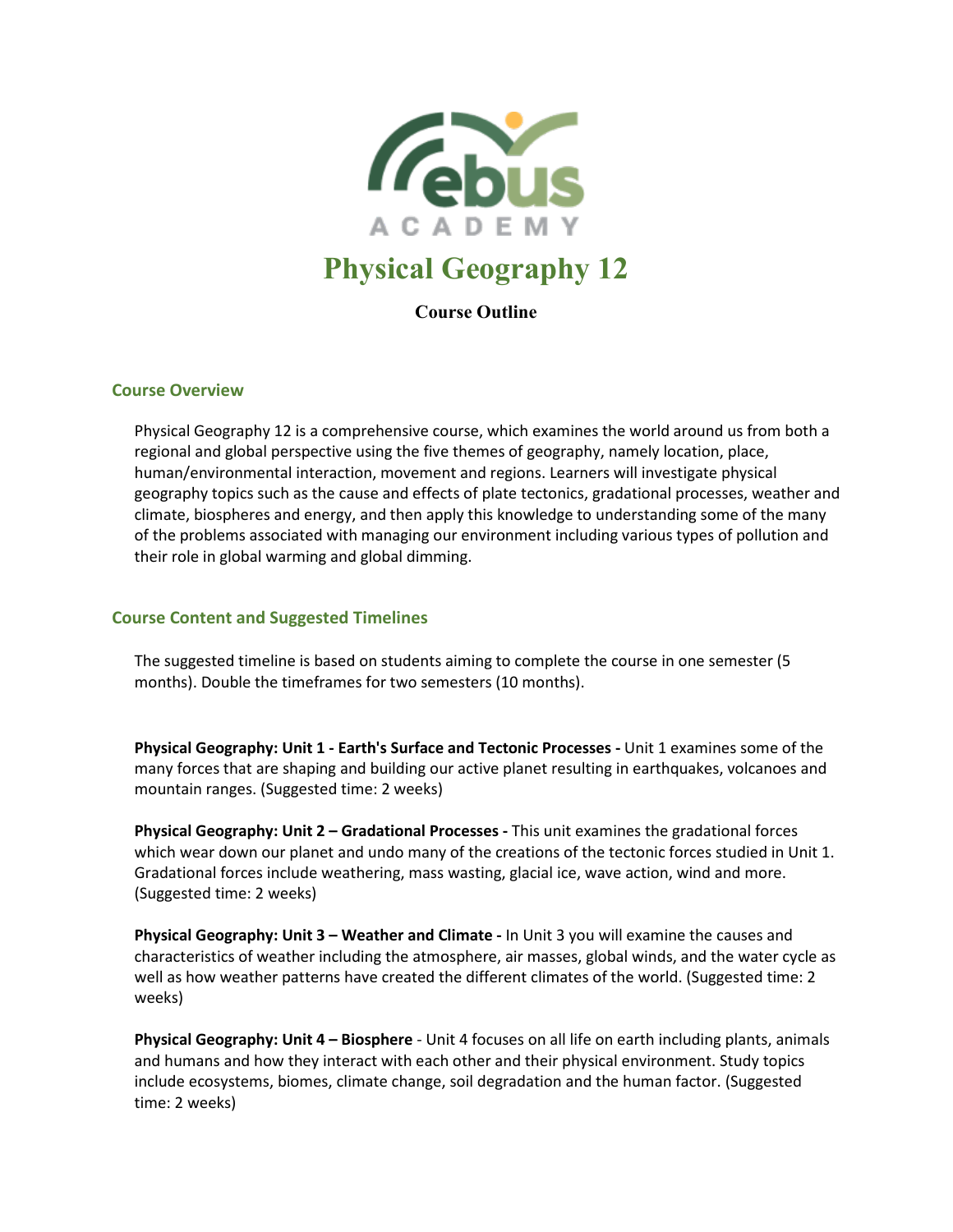**Physical Geography: Unit 5 - Topographic Mapping -** An important skill in geography is the ability to read and interpret maps. This unit teaches map measurement and topographical mapping skills including map scale, grid references, landscape relief and map symbols. (Suggested time: 3 weeks)

**Energy and Environment: Unit 1 - Energy –** This is the first of two Energy and Environment units. The focus of this unit is on the rising demand and consumption of energy as more countries become industrialized and the world population continues to grow. Topics of study include conventional energy sources such as oil, coal, natural gas, and hydro electricity along with alternative means such as solar, wind, biomass and nuclear power. Also ways to conserve energy use and possible energy sources for the future will be examined. (Suggested time: 2 weeks)

**Energy and Environment: Unit 2 - Managing Our Environment -** In this unit the focus is on pollution and dealing with waste products. Topics including the Greenhouse effect, acid rain, ozone depletion, salt and fresh water pollution, waste management options, dealing with hazardous wastes and more will be studied. (Suggested time: 2 weeks)

**Unit 8: Research Project -** Although this is the final unit you do not have to wait until the end of the course to begin planning and working on your research project. The goal is to take a topic of interest (to YOU) that was covered in this course and do some additional research to learn more about the topic. Then present your research findings in an online slide presentation using MS PowerPoint or a similar program. You can also choose to present a speech. Your research topic must be pre-approved by your teacher. (Suggested time: 3 weeks)

### **Course Materials**

The course uses one of the two following resource books:

- **1.** Geography 12 *Student Textbook- 4th Edition by Henry P. Sovio.*
- **2.** *Studies in Physical Geography + Energy and Environment Textbooks 1st Ed. by Henry P. Sovio.*

One of these workbook versions will be mailed to you once you have read through the course introduction documents. The first unit of the textbook has been scanned into the course, so you can start working, while you wait for the textbook to arrive by mail.

For learning outcomes, performance standards, required resources, and assessment strategies, go to: [http://www2.gov.bc.ca/assets/gov/education/kindergarten-to-grade-](http://www2.gov.bc.ca/assets/gov/education/kindergarten-to-grade-12/teach/pdfs/curriculum/socialstudies/2006geography12.pdf)[12/teach/pdfs/curriculum/socialstudies/2006geography12.pdf](http://www2.gov.bc.ca/assets/gov/education/kindergarten-to-grade-12/teach/pdfs/curriculum/socialstudies/2006geography12.pdf)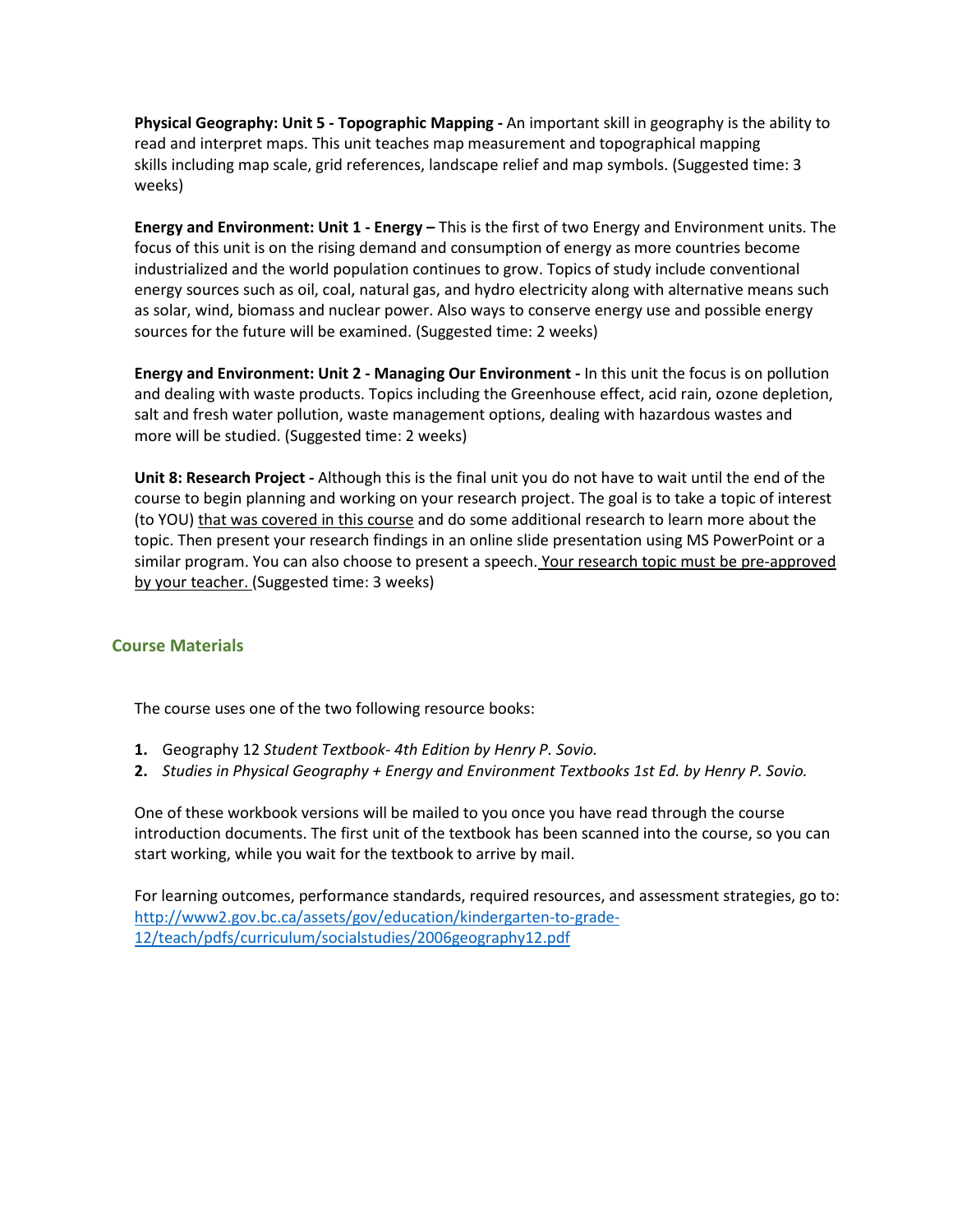## **Assessment Information**

| <b>Matching Questions: These matching</b><br>questions will be answered online. You may<br>use your resource book for help with this<br>work.                                                                                                                                                                                                                                                      | 10% of Course |
|----------------------------------------------------------------------------------------------------------------------------------------------------------------------------------------------------------------------------------------------------------------------------------------------------------------------------------------------------------------------------------------------------|---------------|
| Multiple Choice Questions: These multiple<br>choice questions are located in your resource<br>book in Unit 8. You will be answering these<br>questions initially on paper, not in your<br>resource book, then inputting your answers<br>online where they will be marked<br>automatically so you will quickly see how you<br>did. You may use your resource book for help<br>with these questions. | 10% of Course |
| Focus Questions: Your resource book contains<br>a set of focus questions for each unit of study.<br>Think of these focus questions as a way of<br>creating a set of study notes for the unit.<br>Therefore it is strongly advised that you take<br>the time to answer them using information in<br>the resource book, but please do not write<br>answers in the resource book!                     | 30% of Course |
| A small number of these focus questions have<br>been selected to answer online. You must use<br>your resource book for help with these<br>questions.                                                                                                                                                                                                                                               |               |
| I am only asking for a small sample of the<br>resource book focus questions to be<br>submitted. You are still responsible for being<br>able to answer the other focus questions<br>should they appear in the unit quizzes. So it is<br>important that when reviewing for your unit<br>quizzes to ensure that you are prepared to<br>answer any of the focus questions in each<br>unit.             |               |
| Unit Quizzes: Unit quizzes are completed<br>online and are "closed book" meaning that<br>you may not use your resource book or any                                                                                                                                                                                                                                                                 | 25% of Course |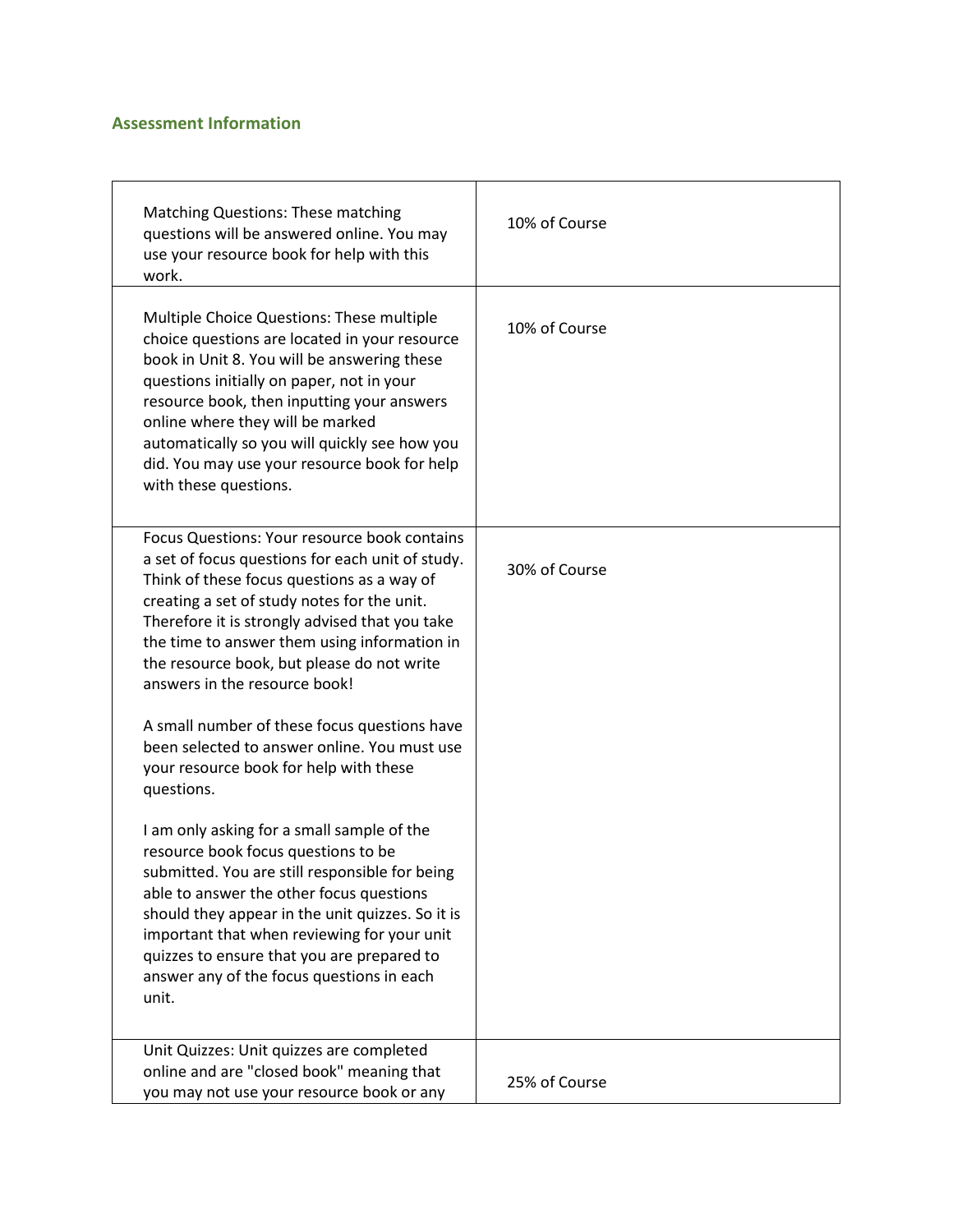| other reference, living or nonliving, to help<br>answer the quiz questions.<br>You may be required to attend a center near<br>your home to complete supervised tests or<br>assignments in this course. If so, your email<br>address may be provided to the testing center<br>to help in booking your sessions. If you<br>disagree with your email address being used<br>in this way, please contact your teacher.                                                                                                                                                                     |               |
|---------------------------------------------------------------------------------------------------------------------------------------------------------------------------------------------------------------------------------------------------------------------------------------------------------------------------------------------------------------------------------------------------------------------------------------------------------------------------------------------------------------------------------------------------------------------------------------|---------------|
| Final Research Project: This should be done as<br>the final part of the Geography 12 course<br>once you have covered most of the material.<br>Select a topic to research that is relevant to a<br>topic covered in this course (must be pre-<br>approved by your teacher) and present it as<br>an online slide show using MS PowerPoint or a<br>similar program. Minimum 20 slides not<br>including title slide and a bibliography<br>(references) slide. You also have the option of<br>doing a speech or another presentation style<br>of your choosing (must be teacher-approved). | 25% of Course |

### **When Students are not Meeting the Learning Outcomes/Falling Behind**

While E-Bus is self-paced, you are expected to stay actively engaged in the course. If you fall behind and do not hand in an assignment for four or more weeks (without notifying me with a plan) you will receive reminder emails until you catch back up. Students may be contacted via phone as well, if deemed necessary.

This process escalates with each reminder email sent, to the point where we have to make a decision about you continuing in the course. Your parents will be contacted as will the administration at that point. If you are not meeting the outcomes for the course you will receive an I plan and your parents will be contacted to discuss your plan for completing the course.

Without a response or renewed efforts in the course, the student may be assigned an F or withdrawn. Should they begin actively working in the course, the student may be given an alternate completion date.